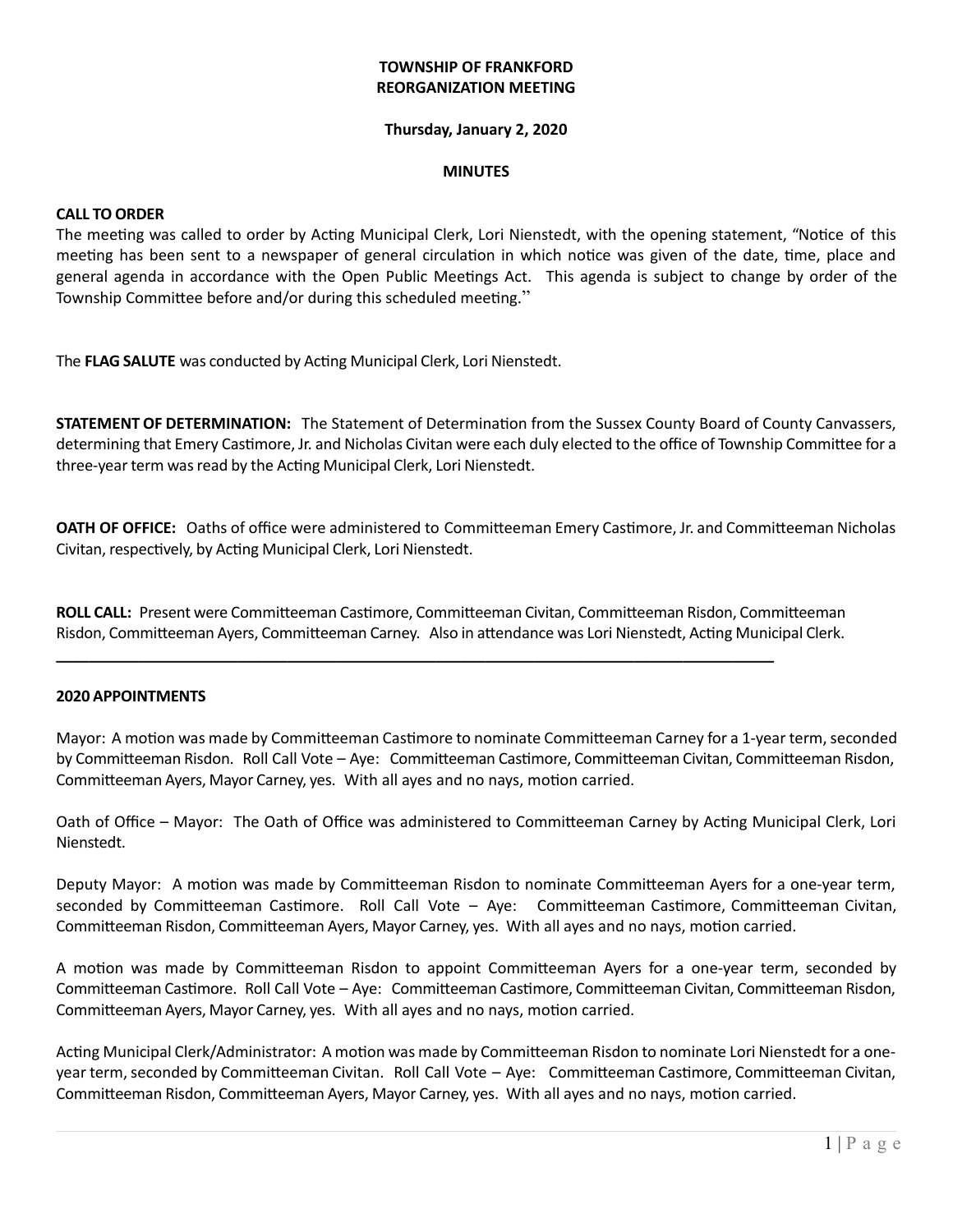A motion was made by Committeeman Castimore to appoint Lori Nienstedt as Acting Municipal Clerk/Administrator for a one-year term, seconded by Committeeman Ayers. Roll Call Vote – Aye: Committeeman Castimore, Committeeman Civitan, Committeeman Risdon, Committeeman Ayers, Mayor Carney, yes. With all ayes and no nays, motion carried.

Attorney: A motion was made by Committeeman Ayers to appoint Kevin P. Benbrook, Esq. of Benbrook & Benbrook as Municipal Attorney for a 1-year term, seconded by Committeeman Civitan. Roll Call Vote – Aye: Committeeman Castimore, Committeeman Civitan, Committeeman Risdon, Committeeman Ayers, Mayor Carney, yes. With all ayes and no nays, motion carried.

Engineer: A motion was made by Committeeman Risdon to appoint Harold Pellow & Associates as Township Engineer for a 3-year term, seconded by Committeeman Ayers. Roll Call Vote – Aye: Committeeman Castimore, Committeeman Civitan, Committeeman Risdon, Committeeman Ayers, Mayor Carney, yes. With all ayes and no nays, motion carried.

Deputy Municipal Clerk/Registrar: A motion was made by Committeeman Civitan to appoint Diane M. Brauchle as Deputy Municipal Clerk/Registrar for a 1-year term, seconded by Committeeman Castimore. Roll Call Vote – Aye: Committeeman Castimore, Committeeman Civitan, Committeeman Risdon, Committeeman Ayers, Mayor Carney, yes. With all ayes and no nays, motion carried.

Fire Official: A motion was made by Committeeman Risdon to appoint Bernard Kotchkowski as Fire Official for a 1-year term, seconded by Committeeman Castimore. Roll Call Vote – Aye: Committeeman Castimore, Committeeman Civitan, Committeeman Risdon, Committeeman Ayers, Mayor Carney, yes. With all ayes and no nays, motion carried.

Zoning Official: A motion was made by Committeeman Ayers to appoint Ann Bell as Zoning Official for a 1-year term, seconded by Committeeman Risdon. Roll Call Vote – Aye: Committeeman Castimore, Committeeman Civitan, Committeeman Risdon, Committeeman Ayers, Mayor Carney, yes. With all ayes and no nays, motion carried.

Assessment Search Officer: A motion was made by Committeeman Risdon to appoint Lori Nienstedt as Assessment Search Officer for a 1-year term, seconded by Committeeman Ayers. Roll Call Vote – Aye: Committeeman Castimore, Committeeman Civitan, Committeeman Risdon, Committeeman Ayers, Mayor Carney, yes. With all ayes and no nays, motion carried.

Tax Search Officer: A motion was made by Committeeman Civitan to appoint Stephen Lance as Tax Search Officer for a 1 year term, seconded by Committeeman Ayers. Roll Call Vote – Aye: Committeeman Castimore, Committeeman Civitan, Committeeman Risdon, Committeeman Ayers, Mayor Carney, yes. With all ayes and no nays, motion carried.

Public Agency Compliance Officer: A motion was made by Committeeman Ayers to appoint Lori Nienstedt as Public Agency Compliance Officer for a 1-year term, seconded by Committeeman Risdon. Roll Call Vote – Aye: Committeeman Castimore, Committeeman Civitan, Committeeman Risdon, Committeeman Ayers, Mayor Carney, yes. With all ayes and no nays, motion carried.

Police Commissioner: A motion was made by Mayor Carney to appoint Committeeman Civitan as Police Commissioner for a 1-year term, seconded by Committeeman Risdon. Roll Call Vote – Aye: Committeeman Castimore, Committeeman Civitan, Committeeman Risdon, Committeeman Ayers, Mayor Carney, yes. With all ayes and no nays, motion carried.

Dog Licensing Official: A motion was made by Committeeman Castimore to appoint Diane M. Brauchle as Dog Licensing Official for a 1-year term, seconded by Committeeman Civitan. Roll Call Vote – Aye: Committeeman Castimore, Committeeman Civitan, Committeeman Risdon, Committeeman Ayers, Mayor Carney, yes. With all ayes and no nays, motion carried.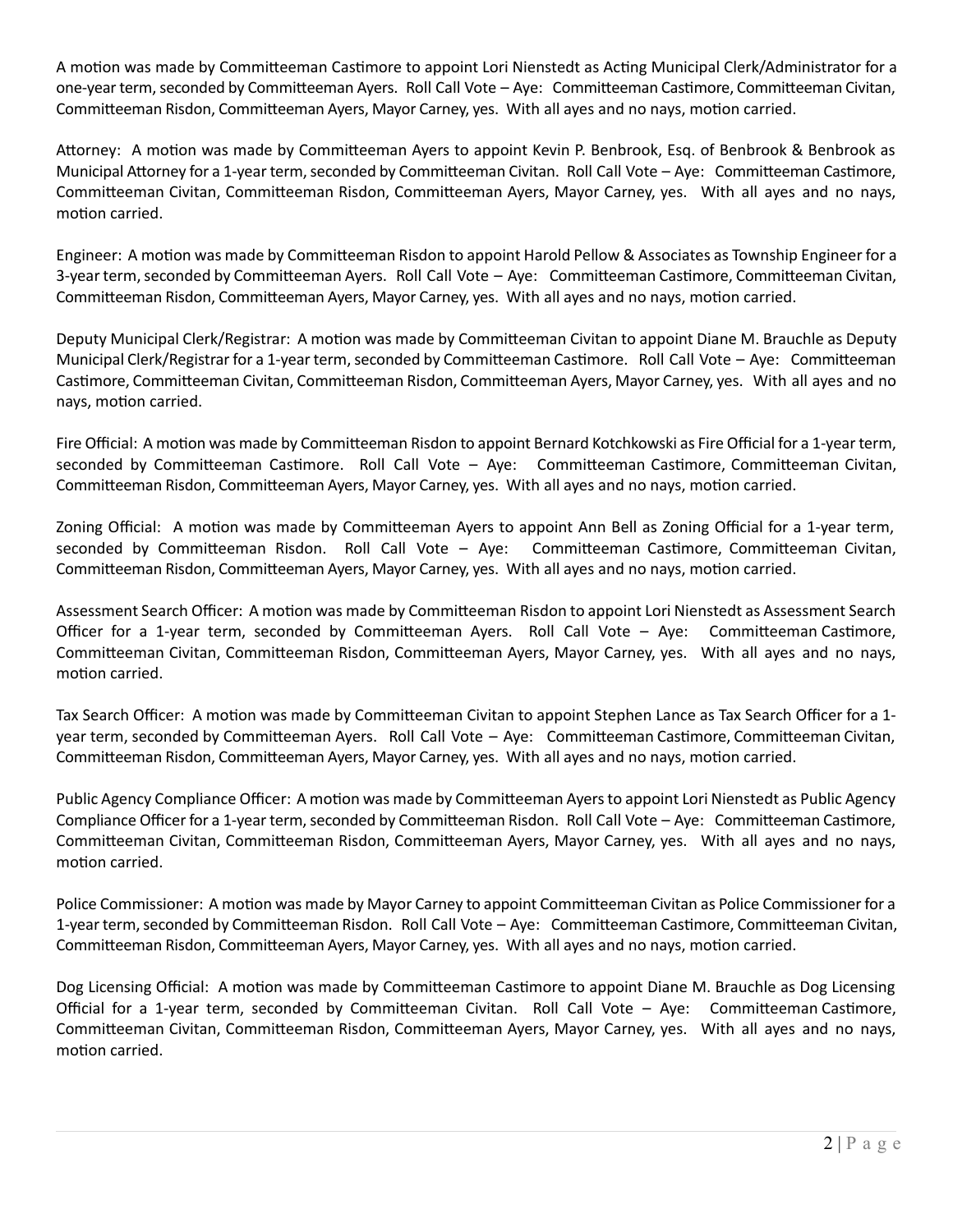Public Defender: A motion was made by Committeeman Castimore to appoint David H. Dumbroff as Public Defender for a 1 year term, seconded by Committeeman Civitan. Roll Call Vote – Aye: Committeeman Castimore, Committeeman Civitan, Committeeman Risdon, Committeeman Ayers, Mayor Carney, yes. With all ayes and no nays, motion carried. Sergeant at Arms: A motion was made by Committeeman Risdon to appoint Jeffrey Willis and Terrance Snyder as Sergeants at Arms for 1- year term, seconded by Committeeman Castimore. Roll Call Vote – Aye: Committeeman Castimore, Committeeman Civitan, Committeeman Risdon, Committeeman Ayers, Mayor Carney, yes. With all ayes and no nays, motion carried.

Prosecutor: A motion was made by Committeeman Risdon to appoint Peter Laemers as Prosecutor for a 1-year term, seconded by Committeeman Ayers. Roll Call Vote – Aye: Committeeman Castimore, Committeeman Civitan, Committeeman Risdon, Committeeman Ayers, Mayor Carney, yes. With all ayes and no nays, motion carried.

Assistant Prosecutor: A motion was made by Committeeman Risdon to appoint Michael Hanifan, Sr. as Assistant Prosecutor for a 1-year term, seconded by Committeeman Ayers. Roll Call Vote – Aye: Committeeman Castimore, Committeeman Civitan, Committeeman Risdon, Committeeman Ayers, Mayor Carney, yes. With all ayes and no nays, motion carried.

Insurance Agent: A motion was made by Committeeman Civitan to appoint SB One Insurance as Insurance Company for a 1 year term, seconded by Committeeman Castimore. Roll Call Vote – Aye: Committeeman Castimore, Committeeman Civitan, Committeeman Risdon, Committeeman Ayers, Mayor Carney, yes. With all ayes and no nays, motion carried.

Auditor: A motion was made by Committeeman Ayers to appoint Ferraioli, Wielkotz, Cerullo & Cuva, PA as Auditor for a 1 year term, seconded by Committeeman Civitan. Roll Call Vote – Aye: Committeeman Castimore, Committeeman Civitan, Committeeman Risdon, Committeeman Ayers, Mayor Carney, yes. With all ayes and no nays, motion carried.

Open Space Consultant: A motion was made by Committeeman Ayers to appoint Conservation Advising Services, LLC as Open Space Consultant for a 1-year term, seconded by Committeeman Civitan. Roll Call Vote – Aye: Committeeman Castimore, Committeeman Civitan, Committeeman Risdon, Committeeman Ayers, Mayor Carney, yes. With all ayes and no nays, motion carried.

## Onsite Computer Network Administration Support – Tabled

Annual Server, Router, Tax System, Fund Accounting System and Email Administration and Support: A motion was made by Committeeman Civitan to appoint Municipal Software, Inc. for a 1-year term, seconded by Committeeman Ayers. Roll Call Vote – Aye: Committeeman Castimore, Committeeman Civitan, Committeeman Risdon, Committeeman Ayers, Mayor Carney, yes. With all ayes and no nays, motion carried.

## Animal Impound Facility - Tabled

Deer Pick-Up Services: A motion was made by Committeeman Risdon to appoint Space Farms Zoo for a 1-year term, seconded by Committeeman Castimore. Roll Call Vote – Aye: Committeeman Castimore, Committeeman Civitan, Committeeman Risdon, Committeeman Ayers, Mayor Carney, yes. With all ayes and no nays, motion carried.

## **LAND USE BOARD:**

Mayor Carney made the following appointments to the Land Use Board:

| Mayor - Class I: | Committeeman Civitan (1-year term)     |
|------------------|----------------------------------------|
| Class II         | Ann Bell (1-year term)                 |
| Class III        | Committeeman Risdon, Jr. (1-year term) |
| Class IV         | Maria Albanese (4-year term)           |
| Class IV         | Rich Wingle (4-year term)              |
|                  |                                        |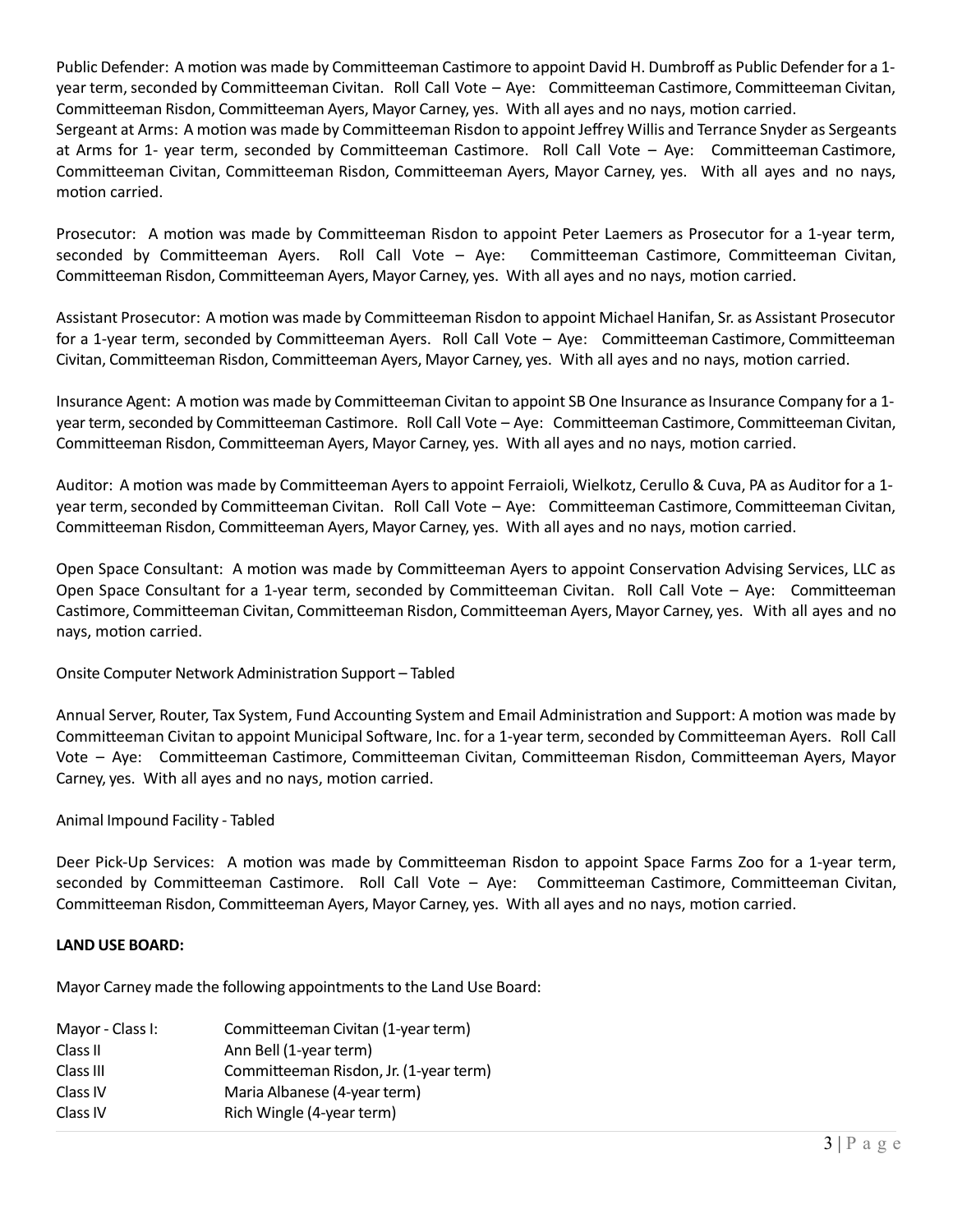#### **OPEN SPACE COMMITTEE:**

Land Use Board Member - Tabled Land Use Board Member - Tabled Park Commission Member - Tabled

Engineer: A motion was made by Committeeman Risdon to appoint Harold Pellow and Harold Pellow & Associates as the Engineer for a (1-year term) to the Open Space Committee, seconded by Committeeman Civitan. Roll Call Vote – Aye: Committeeman Castimore, Committeeman Civitan, Committeeman Risdon, Committeeman Ayers, Mayor Carney, yes. With all ayes and no nays, motion carried.

Attorney: A motion was made by Committeeman Ayers to appoint Benbrook & Benbrook as Attorney to the Open Space Committee for a (1-year term), seconded by Committeeman Risdon. Roll Call Vote – Aye: Committeeman Castimore, Committeeman Civitan, Committeeman Risdon, Committeeman Ayers, Mayor Carney, yes. With all ayes and no nays, motion carried.

#### **PARK COMMISSION:**

A motion was made by Committeeman Ayers to appoint the following members to the Park Commission, seconded by Committeeman Castimore. Roll Call Vote – Aye: Committeeman Castimore, Committeeman Civitan, Committeeman Risdon, Committeeman Ayers, Mayor Carney, yes. With all ayes and no nays, motion carried.

| Engineer       | Corey Stoner (1-year term)    |
|----------------|-------------------------------|
| Regular Member | Mike Yanoff (2-year term)     |
| Regular Member | Frank Cardinale (2-year term) |

#### **ECONOMIC DEVELOPMENT:**

A motion was made by Committeeman Civitan to appoint the following members to the Economic Development Committee, seconded Committeeman Ayers. Roll Call Vote – Aye: Committeeman Castimore, Committeeman Civitan, Committeeman Risdon, Committeeman Ayers. Mayor Carney voted Aye on all except Robert Matacotta. Motion carried.

| Regular Member | Brian Chrobock (2-year term)     |
|----------------|----------------------------------|
| Regular Member | Tommy Hatzinas (2-year term)     |
| Regular Member | Robert Matacotta (2-year term)   |
| Regular Member | David Silverthorne (2-year term) |

#### **COMMITTEE LIAISONS:**

A motion was made by Committeeman Risdon to appoint the following Committee Liaisons for a one-year term, Seconded by Civitan. Roll Call Vote – Aye: Committeeman Castimore, Committeeman Civitan, Committeeman Risdon, Committeeman Ayers, Mayor Carney, yes. With all ayes and no nays, motion carried.

State Planning Commission Committeeman Castimore, Jr. and Committeeman Ayers SC Farm and Horse Show Committeeman Risdon, Jr. and Committeeman Civitan Municipal Office Committeeman Ayers and Committeeman Risdon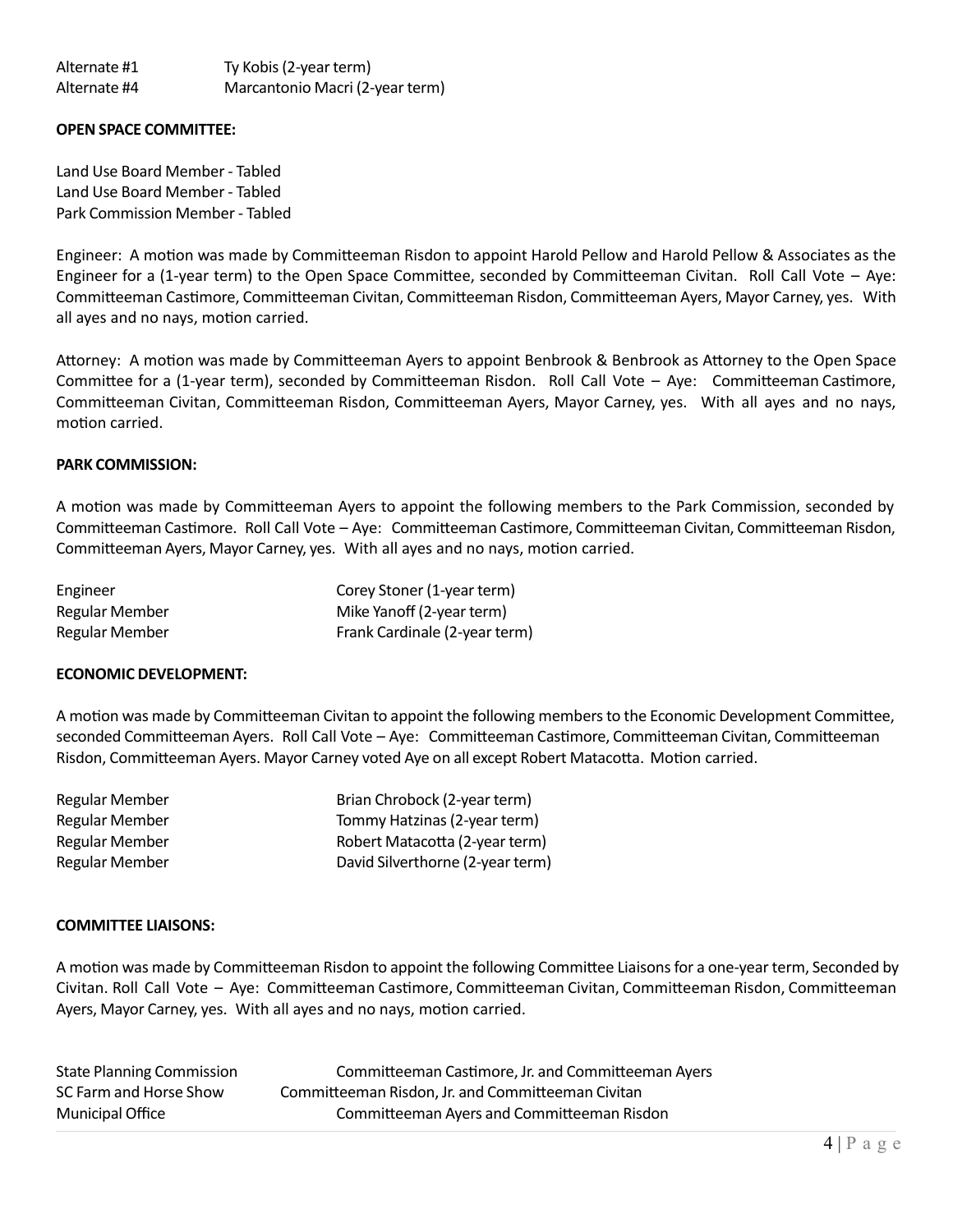| <b>Municipal Court</b>         | Committeeman Castimore, Jr. and Committeeman Risdon  |
|--------------------------------|------------------------------------------------------|
| Road Department                | <b>Committeeman Risdon and Mayor Carney</b>          |
| Park Commission                | <b>Committeeman Civitan and Mayor Carney</b>         |
| Board of Health                | Committeeman Civitan and Committeeman Castimore, Jr. |
| Economic Partnership           | Committeeman Ayers                                   |
| Willow Glen                    | Committeeman Risdon                                  |
| Open Space Committee           | Committeeman Ayers and Committeeman Risdon           |
| <b>Municipal Drug Alliance</b> | Committeeman Civitan                                 |
| Economic Development Comm.     | Committeeman Castimore, Jr. and Mayor Carney         |
| <b>Board of Education</b>      | Mayor Carney and Committeeman Civitan                |
| Volunteer Fire Department      | Mayor Carney and Committeeman Castimore, Jr.         |
| <b>Blue Ridge Rescue Squad</b> | Committeeman Civitan and Committeeman Ayers          |
| <b>SWAC Representative</b>     | William Kaufman                                      |
| PAC Representative             | <b>Tabled</b>                                        |
| <b>Grant Writing</b>           | Mayor Carney and Committeeman Castimore, Jr.         |
| <b>Agricultural Board</b>      | Committeeman Ayers and Committeeman Castimore, Jr.   |
|                                |                                                      |

## **RESOLUTIONS:**

- **Resolution 2020-001 Resolution Authorizing Imposition of Additional Penalties for Tax Delinquencies in Excess of \$10,000 and Setting Interest Rates for Delinquent Taxes**
- **Resolution 2020-002 Resolution Canceling Certain Property Tax Balances**
- **Resolution 2020-003 Resolution Authorizing the Municipal Assessor and Municipal Attorney to Defend Before the Sussex County Board of Taxation and Tax Court of the State of New Jersey All Contested Appeals and to Initiate Municipal Appeals to Correct the Township of Frankford Tax List**
- **Resolution 2020-004 Resolution Designating Official Depositories/Authorized Signatures**
- **Resolution 2020-005 Resolution to adopt 2020 Temporary Municipal Budget (READ IN FULL)**
- **Resolution 2020-006 Resolution ratifying and authorizing the award of a contract for Professional Services to the Township of Frankford**

A motion was made by Committeeman Risdon to adopt Resolutions 2020-001, 2020-002, 2020-03, 2020-04 and 2020-05, seconded by Committeeman Castimore. Roll Call Vote – Aye: Committeeman Castimore, Committeeman Civitan, Committeeman Risdon, Committeeman Ayers, Mayor Carney, yes. With all ayes and no nays, motion carried. All in favor. Motion carried.

## **TOWNSHIP OF FRANKFORD SUSSEX COUNTY, NEW JERSEY**

#### **RESOLUTION 2020-001**

## **AUTHORIZING IMPOSITION OF ADDITIONAL PENALTIES FOR TAX DELINQUENCIES IN EXCESS OF \$10,000.00 (TEN THOUSAND DOLLARS) AND SETTING INTEREST RATES FOR DELINQUENT TAXES**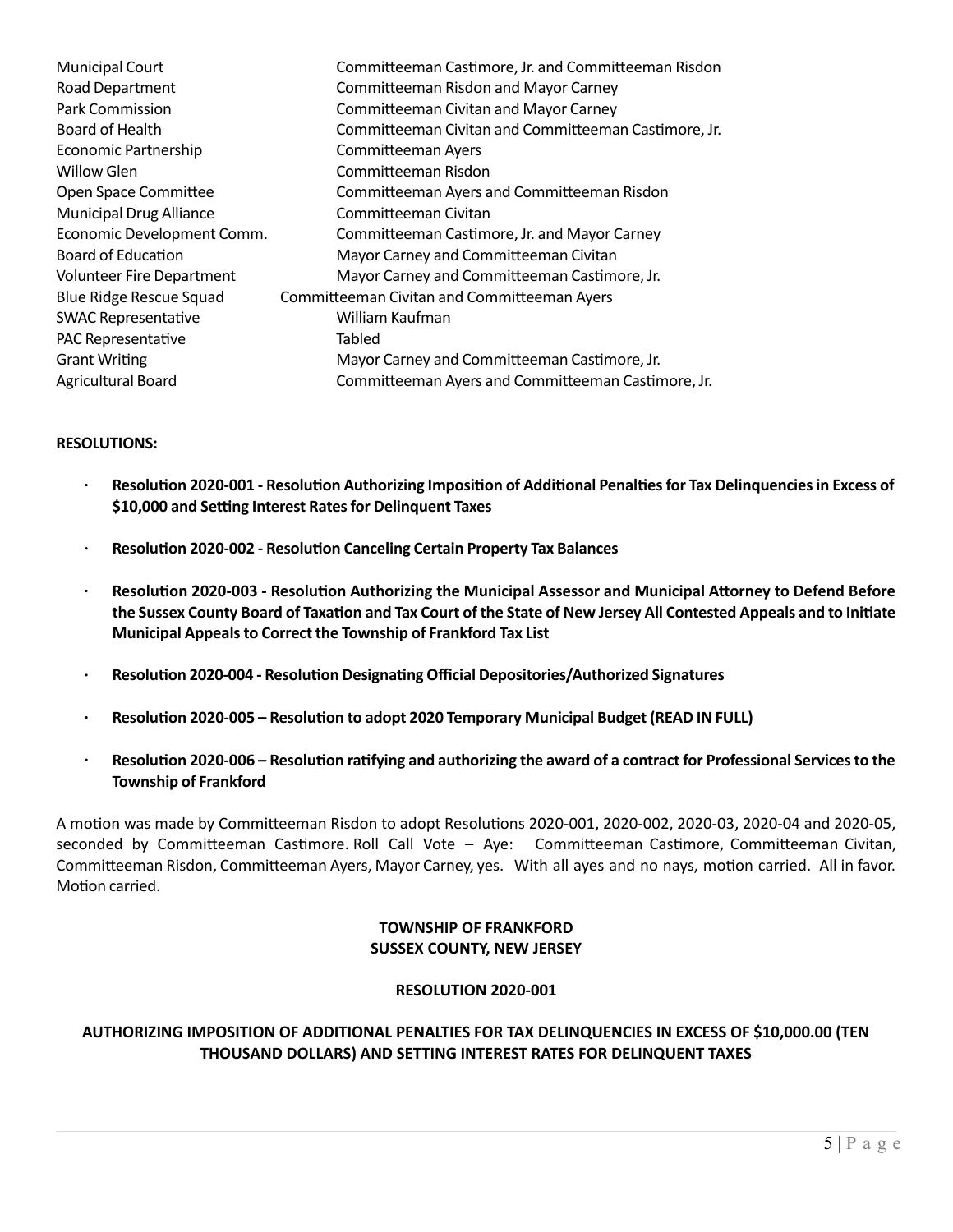**WHEREAS**, certain laws were enacted by the State of New Jersey which contain provisions setting the amount of the interest rate or penalties capable of being charged by the Township of Frankford on account of delinquent taxes as well as the amount required to redeem tax sale certificates; and

**WHEREAS**, NJSA 54:4-67 defines a tax delinquency as follows: "Delinquency means the sum of all taxes and municipal charges due on any given parcel of property covering any number of quarters or years. The governing body may also fix a penalty to be charged to a taxpayer with a delinquency prior to the end of a calendar year. The penalty so fixed shall not exceed six (6%) percent of the amount of the delinquency;" and

**WHEREAS**, NJSA 54:5-61 sets the amount to be charged on account of a tax sale certificate as follows: "When the taxes, interest and costs so exceed the sum of \$5,000.00 (five thousand dollars), such additional sum shall be equal to four (4%) percent of such amount paid; and when that sum shall exceeds the sum of \$10,000.00 (ten thousand dollars), such additional sum shall be equal to six (6%) percent of such amount paid. This section shall also apply to all existing certificates held by municipalities on the effective date of this act;" and

**WHEREAS**, in order for the aforesaid additional penalty of six (6%) percent of the amount of the delinquency in excess of \$10,000.00 (ten thousand dollars) to be effective, the Township is required to enact this enabling Resolution:

**NOW, THEREFORE BE IT RESOLVED** by the Township Committee of the Township of Frankford on this 2<sup>nd</sup> of January 2020 that the intent and purpose of the aforesaid two statutes are hereby implemented and effective immediately, a penalty of six (6%) percent of any tax delinquency incurred prior to the end of the calendar year; and

**BE IT FURTHER RESOLVED** that the Township of Frankford hereby charges such additional six (6%) percent penalty on all existing tax sale certificates held by the Township where said sum exceeds \$10,000.00 (ten thousand dollars), which penalty shall be applied to all certificates presently held by the Township as well as those which may be subsequently acquired by it as a result of future tax sales; and

**BE IT FURTHER RESOLVED** that the rate of interest to be charged by the Township of Frankford for the nonpayment of taxes or assessments on or before the date that the same shall become delinquent, according to NJSA 54:4- 67 in such case made and provided, be and is hereby fixed at the rate of eight (8%) percent per annum on the first \$1,500.00 (fifteen hundred dollars) of delinquency and eighteen (18%) percent per annum on any amount in excess, said interest to be charged upon the whole or any portion of any taxes or any payment to installment thereof remaining delinquent; provided that no interest as aforesaid shall be charged if the payment of any installment is made within ten days after the due date upon which the same shall become payable.

## **TOWNSHIP OF FRANKFORD SUSSEX COUNTY, NEW JERSEY**

# **RESOLUTION 2020-002**

# **CANCELING CERTAIN PROPERTY TAX BALANCES**

**WHEREAS**, pursuant to NJSA 40A:5-17.1 promulgated by the State of New Jersey, all unpaid or overpaid property taxes up to the amount of \$10.00 (ten dollars) can be canceled of record.

**NOW, THEREFORE BE IT RESOLVED** on this 2nd day of January 2020 by the Township Committee of the Township of Frankford that the Tax Collector is hereby authorized and empowered, pursuant to NJSA 40A:5-17.1, to cancel and remove from the tax duplicate record, all unpaid or overpaid property taxes of less than \$5.00 (five dollars).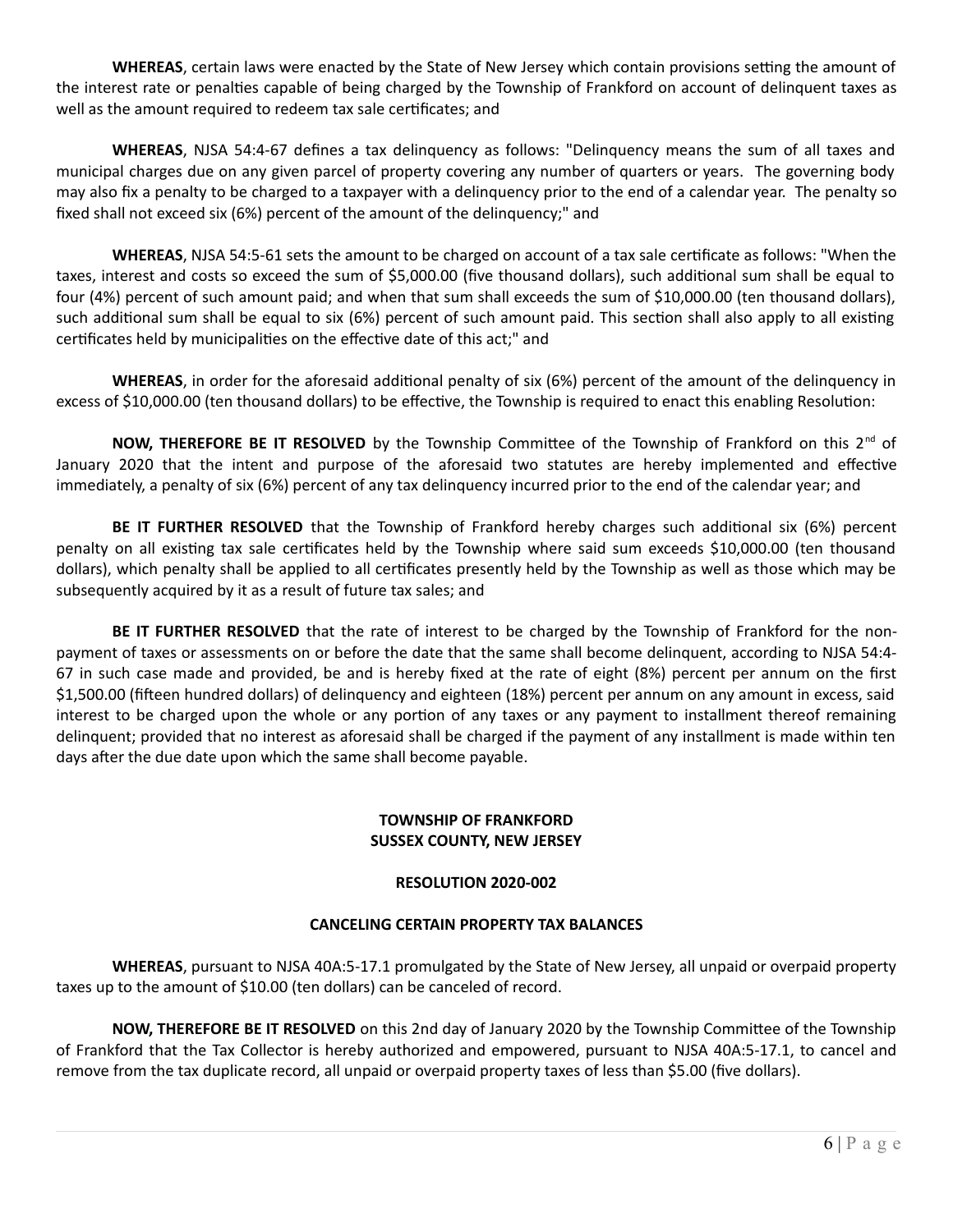## **TOWNSHIP OF FRANKFORD SUSSEX COUNTY, NEW JERSEY**

## **RESOLUTION 2020-003**

## **RESOLUTION AUTHORIZING MUNICIPAL ASSESSOR AND MUNICIPAL ATTORNEY TO DEFEND BEFORE THE SUSSEX COUNTY BOARD OF TAXATION AND TAX COURT OF THE STATE OF NEW JERSEY**

**BE IT RESOLVED** by the Governing Body of the Township of Frankford that the Municipal Assessor and Municipal Attorney are hereby authorized to defend before the Sussex County Board of Taxation and Tax Court of the State of New Jersey all contested appeals and to initiate municipal appeals to correct the Township of Frankford tax list but not limited to rollback complaints, added and omitted assessment complaints, and such other appeals as are necessary to correct the assessments for the Township of Frankford; and

**BE IT FURTHER RESOLVED** that the Municipal Assessor and Municipal Attorney be designated as the agents of the Township of Frankford for the purpose of signing settlements of the foregoing matters by stipulation.

# **TOWNSHIP OF FRANKFORD SUSSEX COUNTY, NEW JERSEY**

## **RESOLUTION 2020-004**

# **DESIGNATION OF OFFICIAL DEPOSITORIES/ AUTHORIZED SIGNATURES**

**WHEREAS**, N.J.S.A. 40A:5-14 mandates that the governing body of a municipal corporation shall, by resolution passed by a majority vote of the full membership thereof, designate as a depository for its monies, a bank or trust company having its business in the State of New Jersey and organized under the laws of the United States or this State.

**NOW, THEREFORE BE IT RESOLVED** by the Township Committee of the Township of Frankford, County of Sussex, State of New Jersey, that the following institutions are hereby designated as depositories of the Township of Frankford for the year 2020:

> Sussex Bank Lakeland Bank New Jersey Cash Management

**BE IT FURTHER RESOLVED** that authorized signatures for depositories for the year 2020 are as follows:

Mayor Municipal Clerk Chief Financial Officer **Treasurer**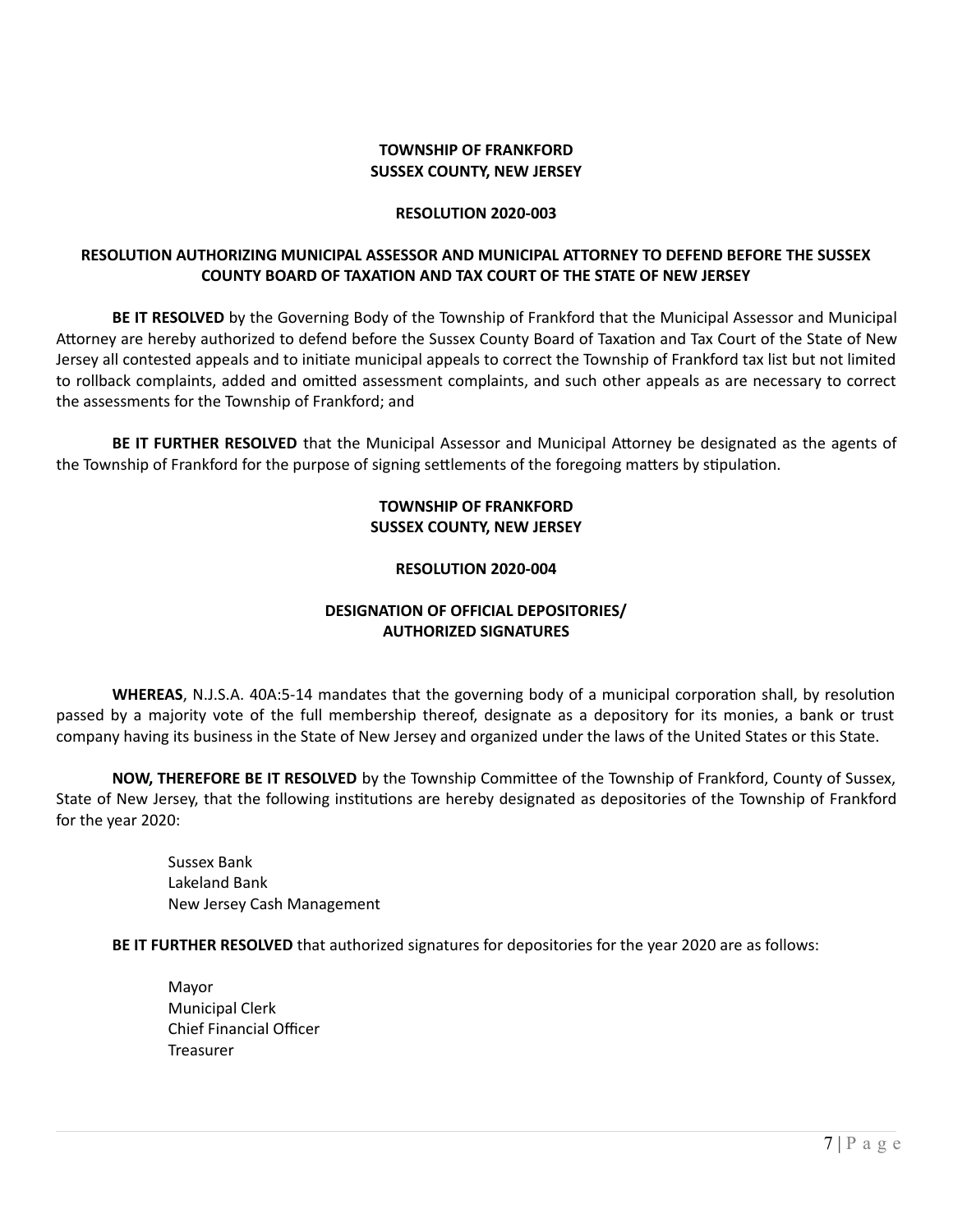## **FRANKFORD TOWNSHIP SUSSEX COUNTY, NEW JERSEY**

#### **RESOLUTION 2020-005**

#### **2020 TEMPORARY BUDGET**

**WHEREAS**, N.J.S. 40A:4-19 provides that where any contract, commitment or payments are to be made prior to the final adoption of the 2020 budget, temporary appropriations should be made for the purpose and amounts required in the manner and time therein provided, and

**WHEREAS**, the date of this resolution is within the first 30 days of the fiscal year, and

**WHEREAS**, the total appropriation in the 2019 budget, exclusive of any appropriations made for interest and debt redemption charges, capital improvement and public assistance, is the sum of \$4,273,701.62; and

**WHEREAS**, 26.25% of the total appropriations in the 2019 budget, exclusive of any appropriations made for interest and debt redemption charges, capital improvements and public assistance in said budget is the sum of \$950,846.00.

**NOW, THEREFORE, BE IT RESOLVED** by the Committee of the Township of Frankford, in the County of Sussex, State of New Jersey, that the following appropriations be made and a certified copy of this resolution be transmitted to the Chief Financial Officer for his/her records.

## **TOWNSHIP OF FRANKFORD SUSSEX COUNTY, NEW JERSEY**

## **RESOLUTION 2020-006**

## **A RESOLUTION OF THE TOWNSHIP COMMITTEE OF THE TOWNSHIP OF FRANKFORD, RATIFYING AND AUTHORIZING THE AWARD OF A CONTRACT FOR PROFESSIONAL SERVICES TO THE TOWNSHIP OF FRANKFORD.**

 **WHEREAS**, the Township Committee of the Township of Frankford will require professional services for Engineering, Legal and Auditing services; and

 **WHEREAS** the attached certification attests to the availability of funds for these services from general revenues of the Borough; and

 **WHEREAS**, the Local Public Contracts Law N.J.S.A. 50A:11-5 permits a contract for Professional Services be publicly advertised:

 **NOW, THEREFORE, BE IT RESOLVED** by the Township Committee of the Township of Frankford, County of Sussex, State of New Jersey, as follows:

1. The Mayor and Township Clerk are hereby authorized and directed to enter into a contract with Benbrook & Benbrook for legal services/ Ferraioli, Wielkotz, Cerullo and Cuva for auditing services/ Harold Pellow and Harold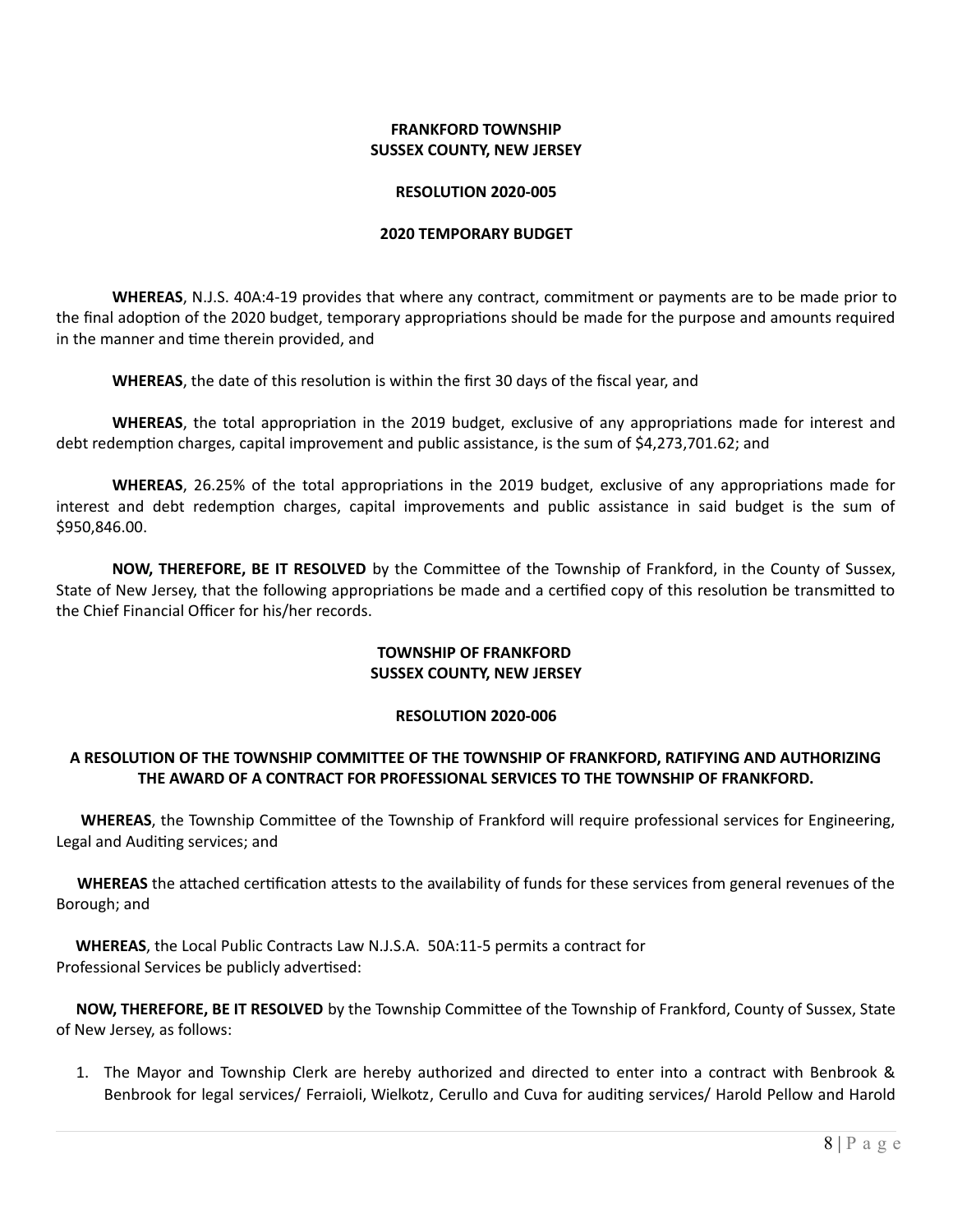Pellow & Associates for engineering services/ SB One for Insurance services, for the period of January 1, 2020 to December 31, 2020, in accordance with the contracts attached hereto Exhibit A.

- 2. The contract is entered into without competitive bidding as a "Professional Service" contract, pursuant to the Local Public Contracts Law as the borough needs professional services within the meaning of the law,
- 3. Notice of this award or a copy of the Resolution shall be published in the official newspaper of the Township of Frankford within ten (10) days of passage as required by law, pursuant to the Local Public Contracts Law

As required by N.J.S.A. 40A: 4-57, N.J.A.C 5:34-5.1 et seq and any other applicable requirement, I, Sharon Yarosz, Chief Financial Officer of the Township of Frankford in New Jersey, have ascertained that there will be sufficient uncommitted appropriations after the 2020 Municipal Budget is adopted to award contracts to Benbrook & Benbrook for legal services/Ferraioli, Wielkotz, Cerullo and Cuva for auditing services/ Harold Pellow and Harold Pellow & Associates for engineering services/ SB One for Insurance services, for a period of one year, January 1, 2020 to December 31, 2020. Funds for certification are therefore being made available and certified against the applicable appropriations in the 2020 Municipal Budget.

# **ADOPT 2020 MEETING DATES**

A motion was made by Committeeman Risdon to adopt 2020 meeting dates, seconded by Committeeman Civitan. Roll Call Vote – Aye: Committeeman Castimore, Committeeman Civitan, Committeeman Risdon, Committeeman Ayers, Mayor Carney, yes. With all ayes and no nays, motion carried.

## **ADOPT 2020 OFFICIAL HOLIDAY SCHEDULE**

A motion was made by Committeeman Risdon to adopt 2020 holiday schedule, seconded by Committeeman Civitan. Roll Call Vote – Aye: Committeeman Castimore, Committeeman Civitan, Committeeman Risdon, Committeeman Ayers, Mayor Carney, yes. With all ayes and no nays, motion carried.

## **SCHEDULE 2020 BUDGET MEETING DATES**

Ms. Nienstedt requested that the Committee choose a date for the first 2020 Budget Meeting. The Committee decided on January 13, 2020 at 9:00 a.m., which Ms. Nienstedt messaged to CFO, Sharon Yarosz. Mrs. Yarosz concurred that date was acceptable for the meeting.

## **PUBLIC PARTICIPATION**

A motion was made by Committeeman Risdon to open meeting to public comment, seconded by Committeeman Ayers. All in favor. Motion carried.

Harold Pellow – Commented on adding Harold Pellow and Harold Pellow and Associates as Township Engineers.

A motion was made by Committeeman Risdon to amend motion to appoint Harold Pellow and Harold Pellow and Associates as Township Engineers for a term of three years, seconded by Committeeman Ayers. Roll Call Vote – Aye: Committeeman Castimore, Committeeman Civitan, Committeeman Risdon, Committeeman Ayers, Mayor Carney, yes. With all ayes and no nays, motion carried.

A motion was made by Committeeman Civitan to close from public comment, seconded by Committeeman Ayers. All in favor. Motion carried.

A motion was made by Mayor Carney to move into Executive Session, seconded by Mayor Castimore. All in favor. Motion carried.